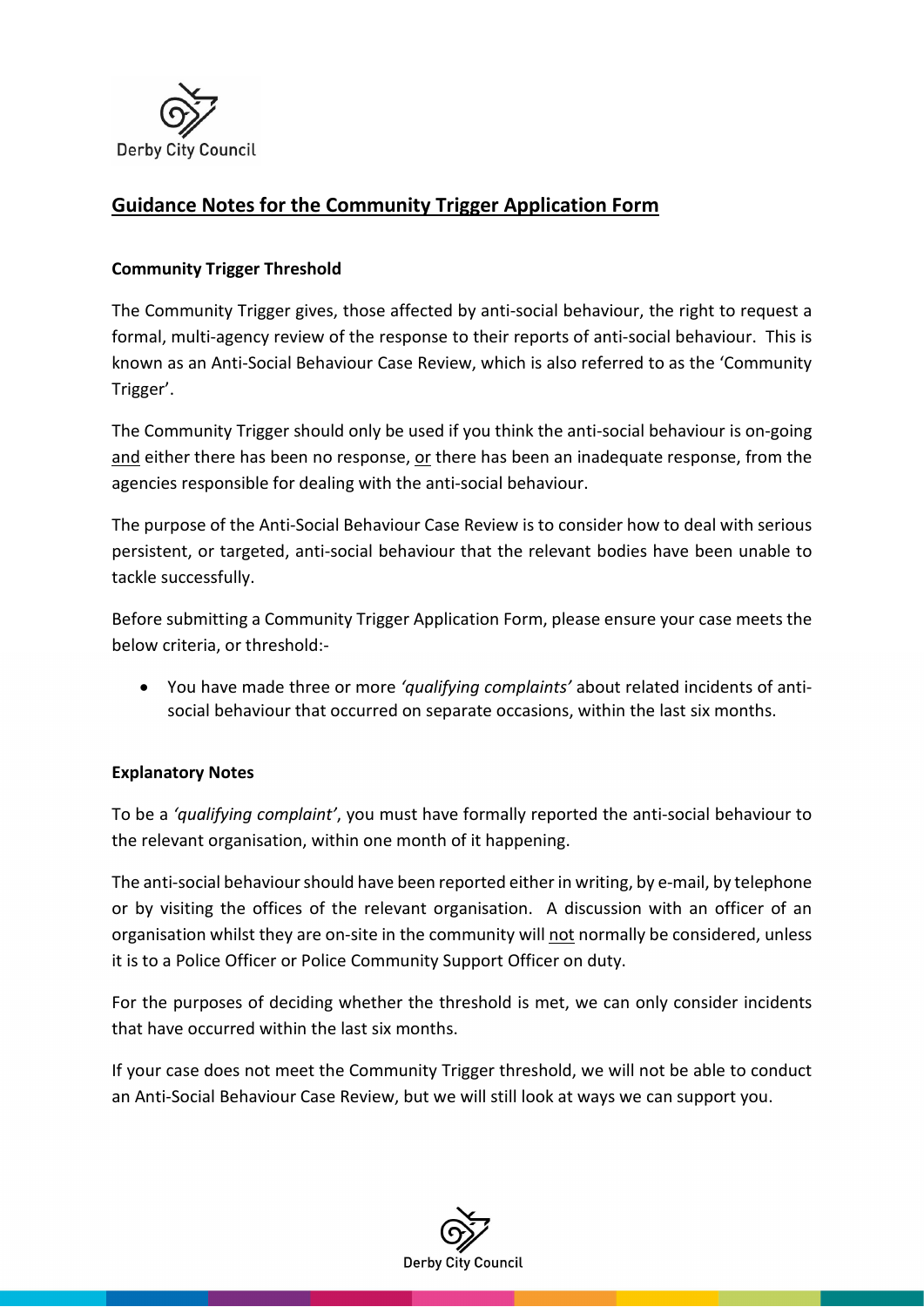### **Completing the Community Trigger Application Form**

Below are guidance notes to help you complete the Community Trigger Application Form.

We are unable to progress incomplete applications, so please ensure full details are provided on your application form. \* indicates questions which must be completed. There are additional questions for you to provide more information to support your application, if you wish.

If you require further assistance with completing the form, contact Craig Keen, Community Safety Manager, Community Safety & Integration Service, Public Protection & Street Pride, Communities & Place, 1st Floor, Council House, Corporation Street, Derby

## **Q1. On what basis are you making a Community Trigger application for an Anti-Social Behaviour Case Review?\***

We need to know if you are the person affected by the anti-social behaviour or if you are submitting an application on someone else's behalf.

If you are the person affected by the anti-social behaviour, tick 'a' and complete your personal details at Question 3.

If you prefer, someone else can complete the Community Trigger application on your behalf, but we will need your written consent (or evidence of their authority to act on your behalf, such as a Power of Attorney) to enable us to progress the application. (See 'Third Party Applications' below for further information).

If you are acting on behalf of the person affected by the anti-social behaviour, tick 'b' and complete your personal details at Question 2.

# **Q2. Details of the applicant who is acting on behalf of the person(s) affected by the antisocial behaviour\***

If you ticked '1b' because you are acting on behalf of the person(s) affected by the anti-social behaviour, complete your personal details.

## **Q3. Details of the person(s) affected by the anti-social behaviour\***

Complete the personal details of the person affected by the anti-social behaviour.

## **Q4. Briefly describe the type of anti-social behaviour you have been experiencing.\***

Full details of the individual incidents are required at Question 5, so this is a short summary of the anti-social behaviour, which you would like us to review.

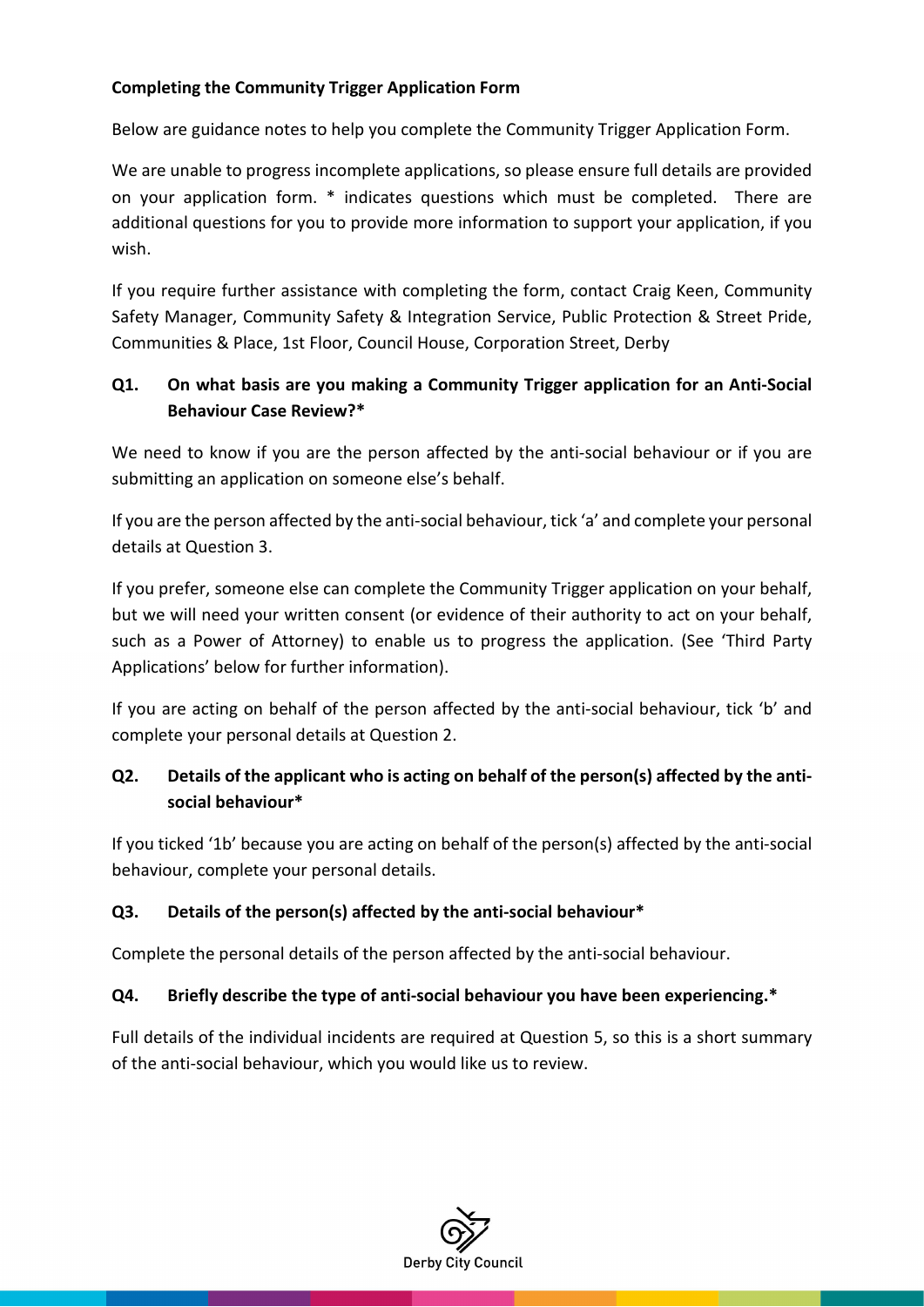## **Q5. Please provide details of the anti-social behaviour incidents – who reported the incidents, when they were reported, who they were reported to and how.\***

In order for us to fully review your Community Trigger application, we need information about the incidents of anti-social behaviour you have reported:-

- Dates of the anti-social behaviour
- Details of the anti-social behaviour i.e. what happened?
- Who reported the anti-social behaviour? (This should be the person detailed at Question 2 or Question 3)
- The date the incident was reported
- Which organisation the incident was reported to
- How it was reported to that organisation  $-$  e.g. in writing, over the telephone, in person, online.

If there are more than five reported incidents of the anti-social behaviour, please attach a separate sheet with the details.

## **Q6. How has the anti-social behaviour affected you/the person you are acting on behalf of?**

We want to understand the impact of the anti-social behaviour on the person experiencing it.

#### **Q7. What action has been taken, to your knowledge?**

Please tell us what action any of the organisations involved in dealing with the anti-social behaviour have taken.

#### **Q8. What further action are you hoping for?**

We want to understand what you want to happen as a result of your Community Trigger application.

## **Q9. Have you any special circumstances that we need to take into consideration? If so, please provide details.**

Please include anything relating to your personal circumstances that you feel is relevant to the application.

**Q10. Please provide any other information relevant to your Community Trigger application.**

**Signature\***

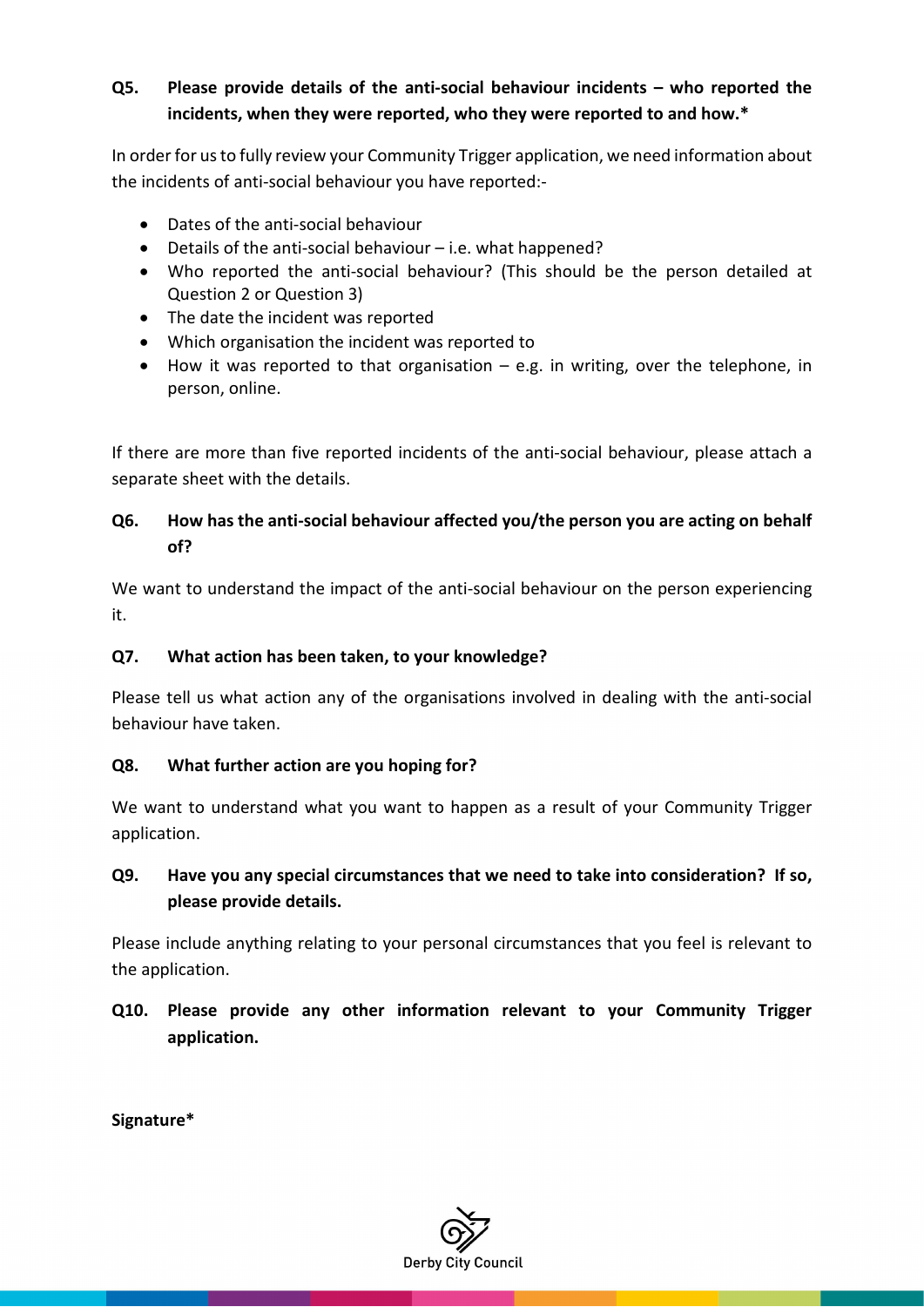#### **How we will use your information**

In order to undertake an Anti-Social Behaviour Case Review we need to share information, provided on your completed application form, with the 'relevant bodies'.

The *'relevant bodies'* are the organisations which have been involved in your case, and may include District/Borough/City Council, Police, Clinical Commissioning Group, the local housing provider. In addition, the Youth Offending Service will be involved, where the anti-social behaviour involves someone who is under 18.

We will use the information you provide to enable us to facilitate a review of your case, under the Anti-Social Behaviour, Crime & Policing Act 2014. The '*relevant bodies'* will share relevant, necessary and proportionate information to enable them to review the incidents you have reported and the action that has been taken, or could be taken, to resolve the situation.

In some cases, it may be necessary to share information with other partners, that the relevant bodies deem appropriate to be involved in the review process, to help resolve your case.

To process your personal data, we will rely upon Article 6(c) of the General Data Protection Regulations, in that it is 'necessary to comply with a legal obligation'. This is because the Anti-Social Behaviour, Crime and Policing Act 2014 places a legal obligation on the relevant bodies to undertake an Anti-Social Behaviour Case Review and share relevant information when a valid Community Trigger application is received.

Where it is necessary to process any of your personal data which falls within a *special category*\*, we will rely upon Article 9, 2(g) of the General Data Protection Regulations, in that it is the substantial public interest, based on the lawful requirement to conduct an Anti-Social Behaviour Case Review, and is proportionate for that purpose. We will also meet the substantial public interest condition at Schedule 1 Part 2, (6) of the Data Protection Act 2018, in that the processing is necessary for a statutory purpose.

*\*Special categories of personal data* include personal data revealing racial or ethnic origin, political opinions, religious or philosophical beliefs, trade union membership, genetic data, biometric data, data concerning health or a person's sex life or their sexual orientation.

Please, therefore, ensure the information you provide is accurate and confirm this by ticking the box.

For further information about how we will use your information, please see our [Privacy](https://www.derby.gov.uk/site-info/privacy-notices/)  [notices](https://www.derby.gov.uk/site-info/privacy-notices/)**.**

#### **Third Party Applications**

If you are applying for the Community Trigger on behalf of someone else, the application form must be accompanied by evidence that you have the authority to act on the victim's behalf. It is your responsibility to supply this. Where the victim is competent to give consent, this

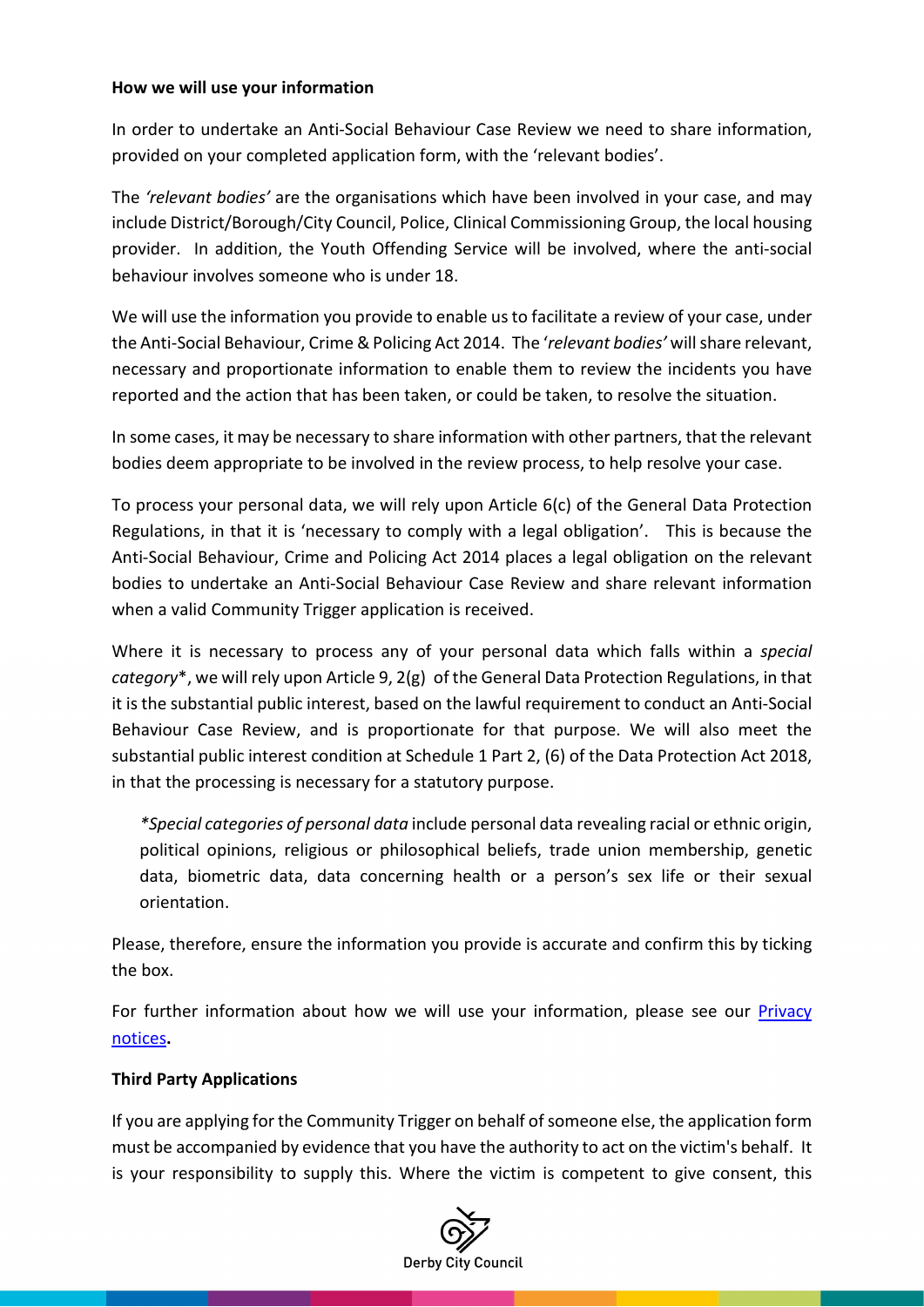evidence must take the form of written consent from the victim, authorising you to make the application on their behalf and to receive information about the application from the relevant bodies. Where the victim is not competent to give consent, other evidence must be supplied (e.g. Power of Attorney).

The Community Trigger Application Form will not be processed until the written consent of the person, detailed as being affected by the anti-social behaviour, or the evidence of your authority to act on the victim's behalf, has been provided.

### **Submitting your Community Trigger application**

All Community Trigger applications relating to Derby must be either submitted via email to [CommunitySafety@derby.gov.uk](mailto:CommunitySafety@derby.gov.uk) or in hardcopy to:-

Craig Keen, Community Safety Manager, Community Safety & Integration Service, Public Protection & Street Pride, Communities & Place, 1st Floor, Council House, Corporation Street, Derby

If you require assistance completing the Community Trigger application form, please contact Craig Keen, Community Safety Manager, Community Safety & Integration Service, Public Protection & Street Pride, Communities & Place, 1st Floor, Council House, Corporation Street, Derby

### **What happens next?**

When a completed Community Trigger Application Form is received, we will acknowledge receipt of your completed application for an Anti-Social Behaviour Case Review, within 5 working days.

We will review the information you have provided, to determine whether your case meets the Community Trigger threshold. If it does not meet the threshold, you will be advised, in writing, within 15 working days of us receiving your completed Community Trigger application.

If your application meets the threshold, an Anti-Social Behaviour Case Review will take place within 40 working days of us receiving your completed application. This will involve agencies sharing information, such as the police, housing, environmental health, social care and health providers, depending on the nature of your case. The Anti-Social Behaviour Case Review will discuss the issues you raise, consider what actions have already been taken and consider recommendations for additional action to resolve the problem.

You, or the person applying for the Community Trigger on your behalf, will be invited to attend part of the Anti-Social Behaviour Case Review Meeting. If you do not wish to attend, you will be given the option to provide a written victim statement.